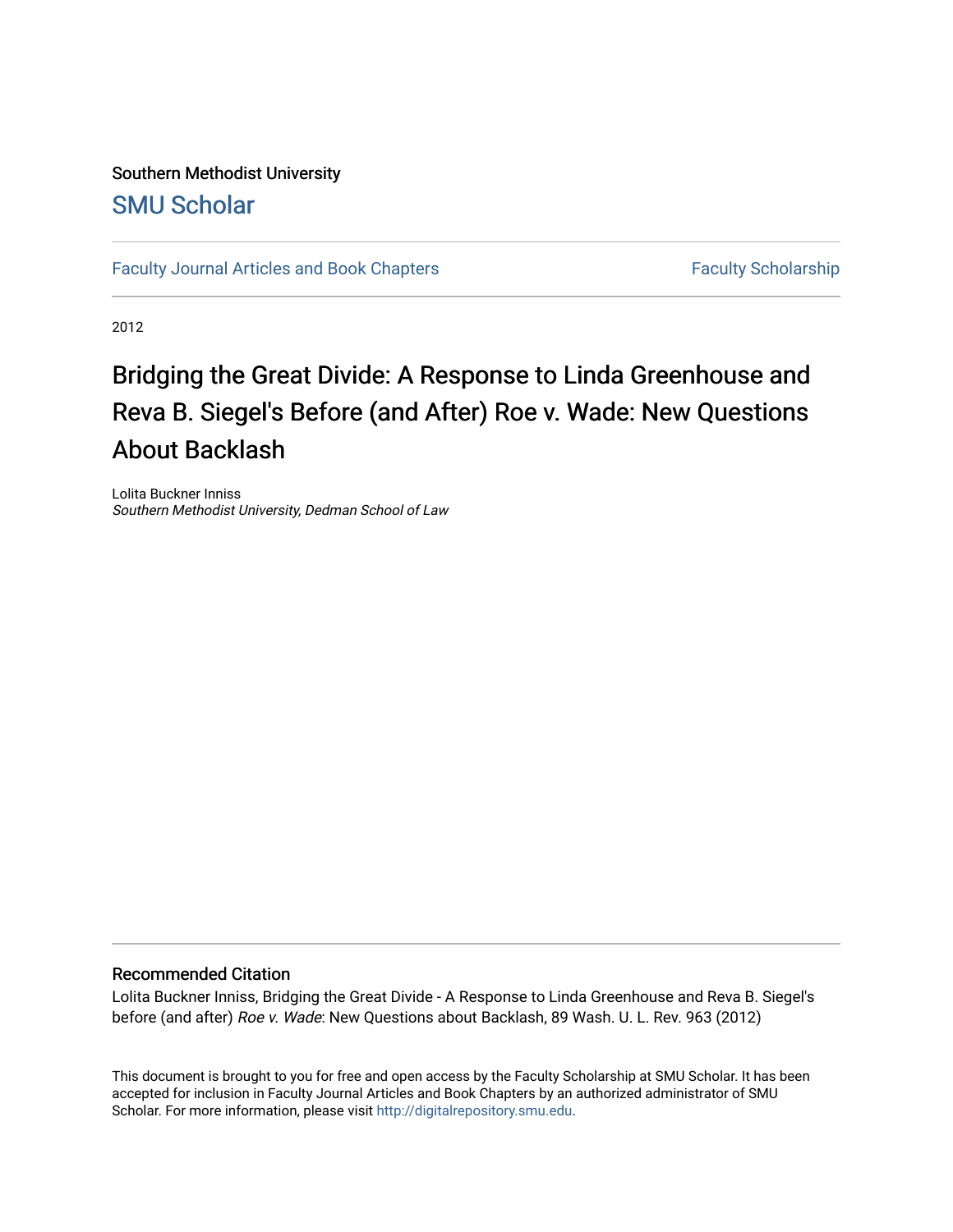# **BRIDGING THE GREAT DIVIDE-A RESPONSE TO LINDA GREENHOUSE AND REVA B. SIEGEL'S** *BEFORE (AND AFTER)* **ROE V. WADE:** *NEW QUESTIONS ABOUT BACKLASH*

# **LOLITA BUCKNER INNISS\***

#### ABSTRACT

*This essay discusses the history of* Roe v. Wade *as recently addressed by Linda Greenhouse and Reva B. Siegel. Going beyond their assertions, I suggest that an additional, more encompassing inquiry focuses on what factors are implicated in the politics of abortion and how these factors relate to larger social, political, and cultural conflicts both before and after Roe. By naming party politics and the Catholic Church, Greenhouse and Siegel posit two crucial elements that shaped the abortion debate. I assert, however, that what is not discussed in their Article is the way numerous other factors have figured into the debate, race and class being two of the most salient. Race, class, and abortion have interacted in complex and numerous ways throughout United States history. While this interaction in some respects can be described via a linear, historical approach, it is not fully explicated by a single dichotomous before/after analysis centered on Roe. Instead, race, class, and abortion are constantly interacting, sometimes co-constructed, constituent parts of a much greater social, cultural, and political conversation in the United States. I suggest that if national party politics and the Catholic Church are important aspects of the development of the United States narrative on abortion, then race and class are telling and even compelling subtexts in that narrative. Giving attention to these subtextual strands may offer valuable additional insights.*

**<sup>\*</sup>** Lolita Buckner Inniss is the Joseph **C.** Hostetler-Baker and Hostetler Professor of Law at Cleveland-Marshall College of Law, Cleveland State University. A.B., Princeton University; **J.D.,** University of California, Los Angeles; LL.M., Ph.D., Osgoode Hall Law School, York University. linnisscsu@gmail.com. The author thanks Professor April Cherry for her comments on an earlier draft of this essay.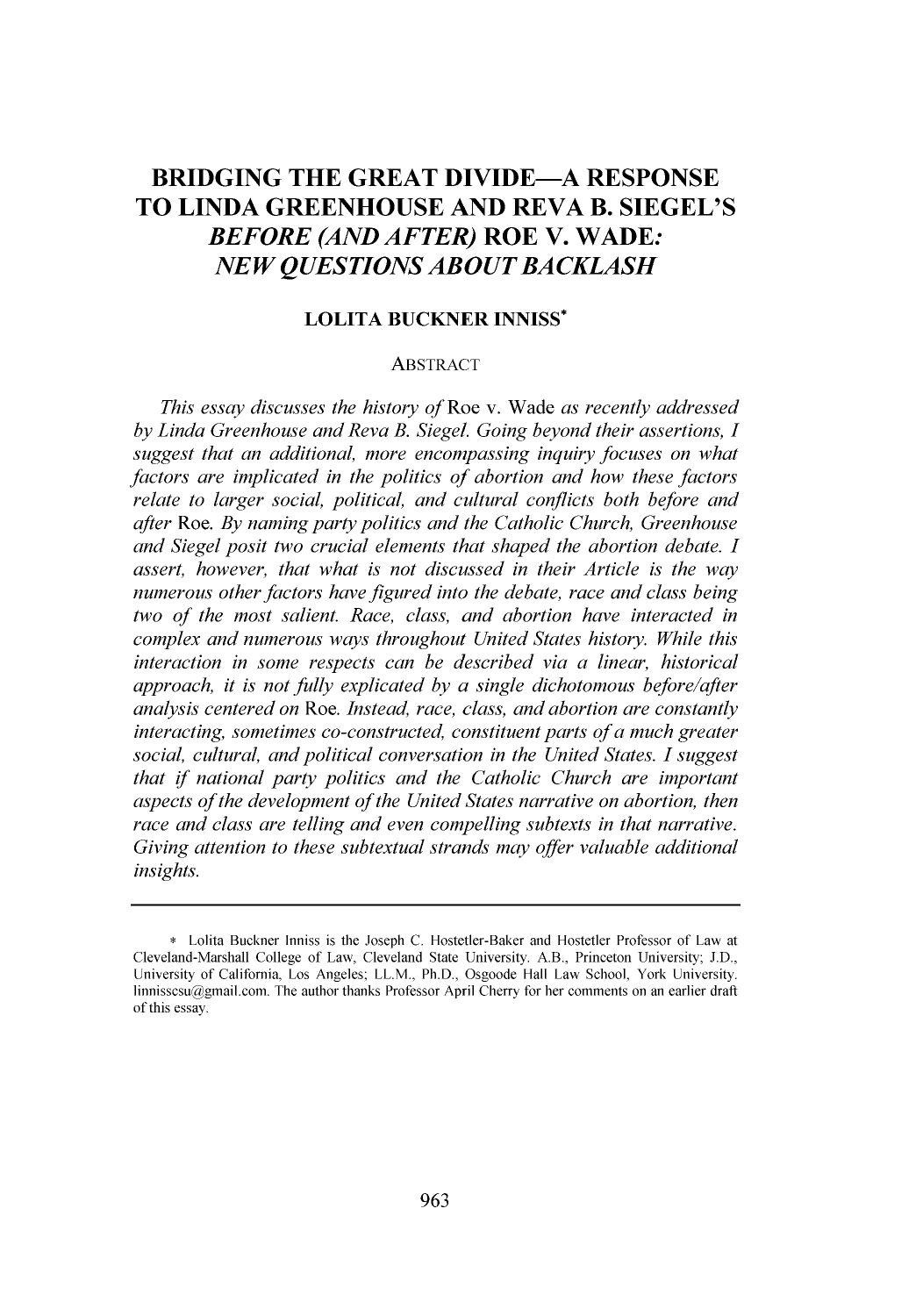#### **I. INTRODUCTION**

**I** agree with Linda Greenhouse and Reva B. Siegel's assertion that identifying *Roe v. Wade'* as the inchoative point of the abortion debate trajectory misapprehends the full scope and nature of the debate and unduly focuses on judicial actors. $<sup>2</sup>$  However, the before and after model</sup> that they embrace is perhaps not the most efficacious way of diagramming what has occurred in relation to abortion politics in the United States. The question is not only, **I** suggest, what happened before or after *Roe.* **A** more encompassing inquiry focuses on what factors are imbricated in the politics of abortion and how these factors relate to larger social, political, and cultural conflicts both before and after *Roe.* Two significant factors in the bigger picture are race and class.

It is true that *Roe* has become generally synonymous with political conflict.3 It is also true that *Roe* is frequently cited as the source of political polarization over abortion and therefore functions as the "great divide" in addressing the social and political tenor of women's reproductive rights in the United States.<sup>4</sup> Thus, one of the most frequently occurring themes in discussing legal access to abortion is the dichotomy between conditions before abortion was made available throughout the United States via *Roe* and conditions after the ruling.<sup>5</sup> Because before and after themes often signal the ameliorative or pejorative dimensions of a process or cause and effect, this type of thematic address primes the reader for a linear, temporal account of change. Greenhouse and Siegel adopt such a theme in their recent Article. In doing so, however, they seek to decenter *Roe,* contending that partisan politics before *Roe,* and not disagreement with the Supreme Court's decision after *Roe,* is significantly responsible for the contemporary backlash against abortion.<sup>6</sup> They offer a political and historical account of what is frequently expressed in legal terms, explaining that the legal ruling in *Roe* was not the catalyst of the social and political storm surrounding abortion. Instead, Greenhouse and

**<sup>1. 410</sup> U.S. 113 (1973).**

<sup>2.</sup> Linda Greenhouse **&** Reva B. Siegel, *Before (and After)* Roe v. Wade: *New Questions About* Backlash, 120 YALE **L.J.** 2028 **(2011).**

**<sup>3.</sup>** *Id. at* 2030.

*<sup>4.</sup> Id.*

**<sup>5.</sup>** As one writer observes, seventeen states had legalized or decriminalized abortion before *Roe v. Wade;* the Court's decision in *Roe* barred **state statutes** that universally banned abortion. **LINDA** GORDON, THE MORAL PROPERTY OF WOMEN: **A** HISTORY OF BIRTH CONTROL POLITICS IN AMERICA **300 (2002).**

**<sup>6.</sup>** Greenhouse **&** *Siegel, supra* note 2, at **2031.**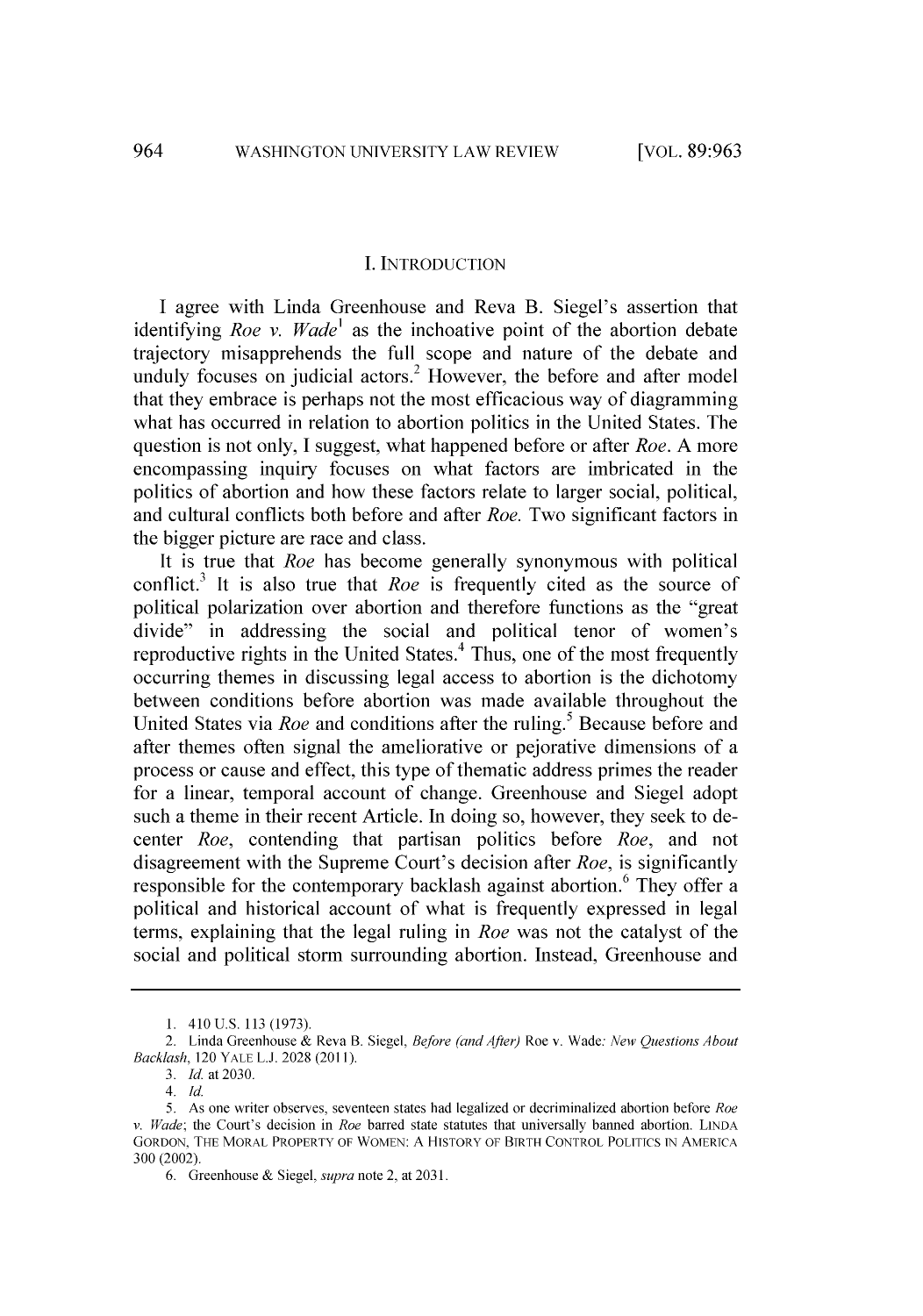Siegel aver, the decision in *Roe* is part of the broader conflict over abortion that existed before *Roe* was decided.

At the heart of Greenhouse and Siegel's argument is the claim that in the years immediately before *Roe,* strategists for the Republican Party encouraged President Nixon to attack abortion and to articulate antiabortion positions.<sup>8</sup> The purpose of the attack was in order to draw Catholic voters away from their traditional Democratic alliances. Republican embrace of anti-abortion stances was a method of attracting social conservatives, especially Catholics, who eschewed "radical" groups and policies supported by Democratic candidates.<sup>9</sup> Greenhouse and Siegel, as they make clear in their Article, do not urge that the Supreme Court's decision in *Roe* played no role in the abortion conflict.<sup>10</sup> Rather, they assert that *pre-Roe* abortion conflicts, and the resulting shifting alignments of political actors, are important keys to understanding the United States abortion debate.<sup>11</sup> Hence, write Greenhouse and Siegel, these matters and related issues in the period before *Roe* are worthy of further scholarly examination.<sup>12</sup>

**By** naming party politics and the Catholic Church, the authors posit two crucial elements that shaped the abortion debate. However, what is not discussed in their Article is the way that numerous other factors have figured into the debate, race and class being two of the most salient. Race, class, and abortion have interacted in complex and numerous ways throughout United States history. While this interaction in some respects can be described via a linear, historical approach, it is not fully explicated **by** a single dichotomous before/after analysis centered on *Roe.* Instead, race, class, and abortion are constantly interacting, sometimes coconstructed, constituent parts of a much greater social, cultural, and political conversation in the United States.

In the Article, the authors propound their arguments in three parts. In Part I of their Article, they consider four claims and frames that shape the way in which abortion was discussed before *Roe:* public health, concerns for the environment and population, sexual freedom, and finally feminist voices.13 In Part **II,** the authors describe how abortion politics became a part of a political strategy as Republicans, who had often been among the

**<sup>7.</sup>** *Id. at 2030-31.*

**<sup>8.</sup>** *Id. at 2031,2052-59.*

*<sup>9.</sup> Id. at* **2052.**

**<sup>10.</sup>** *Id.* at **2086.**

**<sup>11.</sup>** *Id.* 12. *Id.*

**<sup>13.</sup>** *Id. at* 2034-45.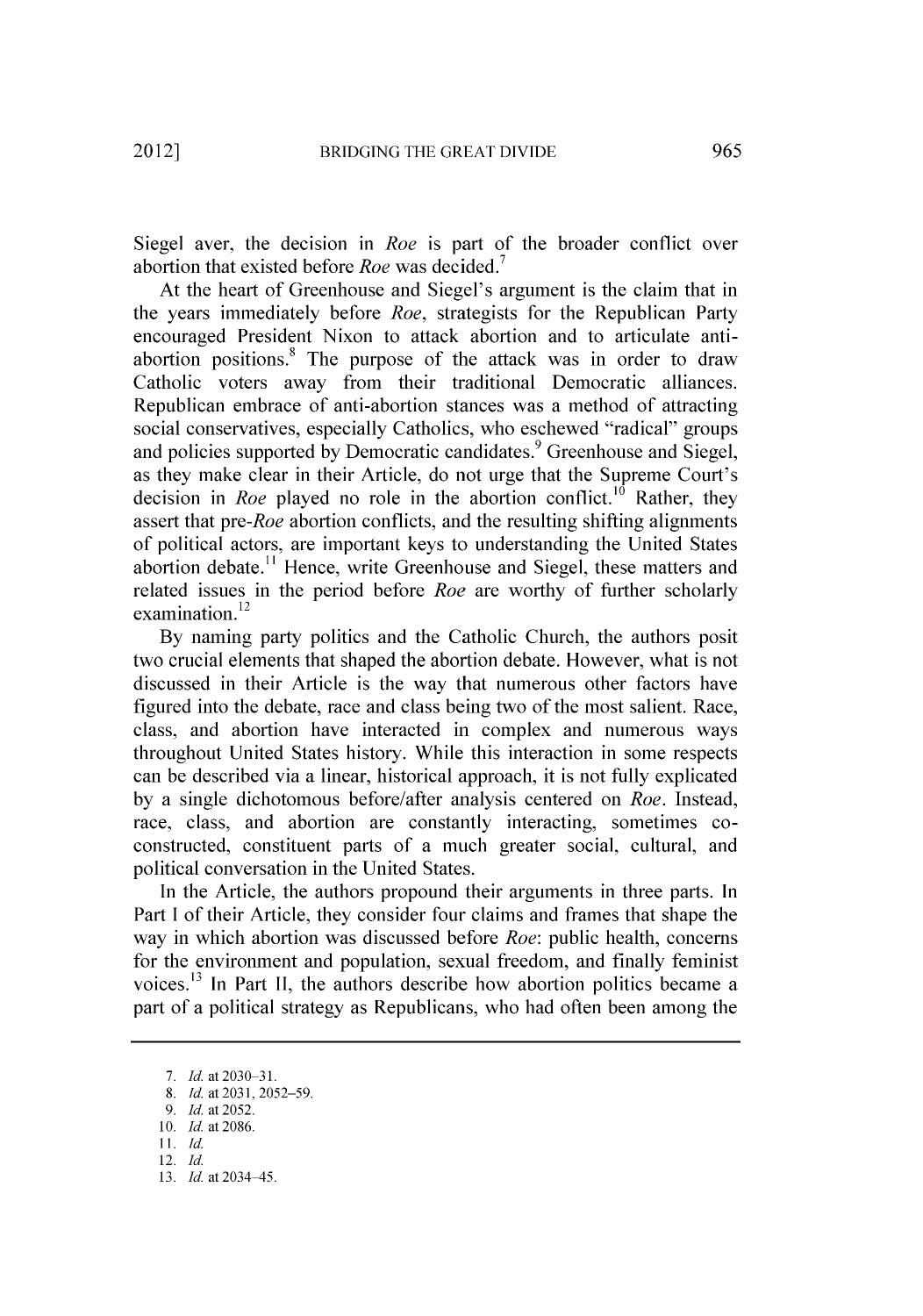supporters of abortion liberalization before *Roe,* began to articulate antiabortion points **of** view. 14 This shift, they explain, was largely in order to attract socially conservative and/or religious voters away from the Democratic Party.<sup>15</sup> Finally, in Part III of the Article, the authors survey popular and academic commentary that position the *Roe* case as the legal and political polestar of the debate on abortion. **<sup>16</sup>**I suggest that if national party politics and the Catholic Church are important aspects of the development of the United States narrative on abortion, then race and class are telling and even compelling subtexts in that narrative. Giving attention to these subtextual strands may offer valuable additional insights.

### **II.** THE DISCOURSE OF ABORTION

In Part **I** of their Article, the authors point out that although most contemporary meanings of abortion center on *Roe,* the discursive import of abortion changed in structure, meaning, and intensity well prior to *Roe.* While this is in some senses a discussion of a sociohistoric rhetorical phenomenon, it is well more than a rhetorical concern. These multiple discursive frames—public health, environmental and population concerns, sexual freedom, and feminist voices—each entertaining a particular construction of abortion, are all part of a larger social and cultural program underwritten **by** issues of race and class.

For instance, in discussiong the history of abortion Greenhouse and Siegel indicate that abortion was widely permitted in the United States prior to **1821** if performed before quickening.17 They identify an **1821** Connecticut law as the first state statute criminalizing abortion.18 The **1821** Connecticut statute is often said to mark the beginning of legal bars on abortion. Abortion was in fact permitted even under the **1821** Connecticut statute if performed before quickening and done **by** mechanical means; the statute was in many respects a codification of existing United States legal norms and criminalized only post-quickening abortion via "deadly poison, or any noxious or destructive substance" that was administered "to cause

<sup>14.</sup> *Id.* at 2046-70.

*<sup>15.</sup> Id.* at **2056.**

**<sup>16.</sup>** *Id.* at **2071-85.**

**<sup>17.</sup>** *Id.* at 2034.

**<sup>18.</sup>** *Id.* Though the **1821** Connecticut statute represents the first explicit state criminalization of post-quickening abortion, between **1821** and 1841 ten states passed laws that criminalized abortions, chiefly **by** making providers **of** abortifacients and mechanical abortion procedures subject to prosecution and criminal penalties. **ANDREA** TONE, CONTROLLING REPRODUCTION, **AN AMERICAN** HISTORY **138 (1996).**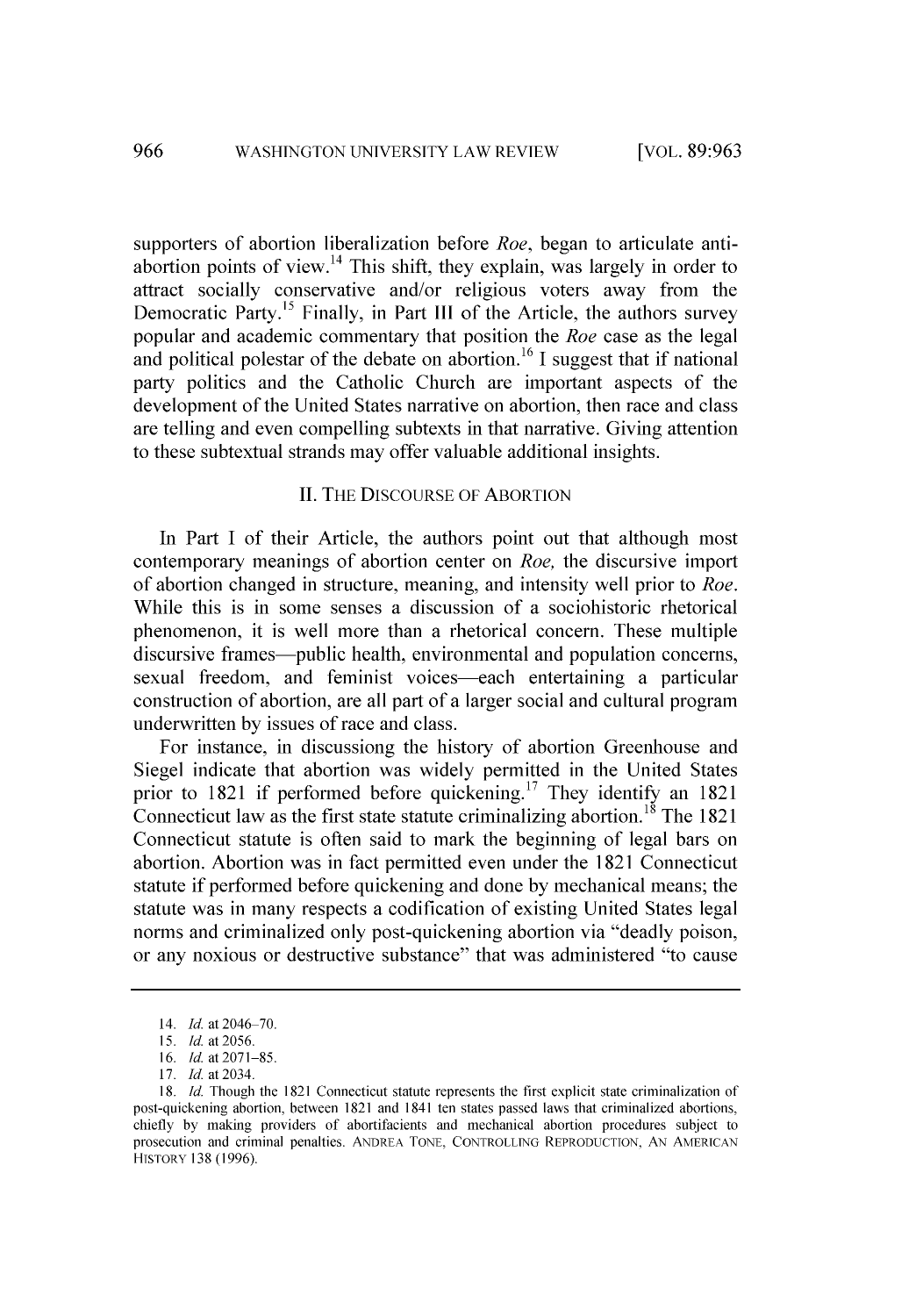or procure a miscarriage."<sup>19</sup> Gradually, Greenhouse and Siegel indicate, other states enacted bans on abortion, leading to nation-wide prohibitions by the turn of the nineteenth-century.<sup>20</sup>

There is, however, a back-story to this commonly offered legal history of abortion in the United States, and this back-story that raises issues of race and class. It has been suggested that the move **by** many states to legislatively bar abortion was associated with the beginning of the "penny press" era in which the availability of abortion was promulgated via advertisements in mass media publications popular among the poor.<sup>21</sup> Prior to this period, states had not necessarily perceived abortion as a significant problem, and thus states often practiced a policy of abortion "containment" in lieu of active enforcement efforts.<sup>22</sup> Moreover, in looking at the historic overview that Greenhouse and Siegel offer, it is noteworthy that the move towards criminalizing abortion, beginning in the 1820s, heightening after the Civil War, and culminating at the end of the nineteenth-century with widespread bans on abortion, also coincided with significant conflicts over slavery, leading up to the Civil War and black freedom. This time period also heralded a large-scale growth in the number of poor people in the United States, with much of this expansion attributable to immigration and the general emancipation of blacks. The coincidence of heightened abortion bars and the increase in numbers of free blacks and poor people is not to suggest that concerns about blacks or poor people were necessarily at the center of, either ideologically or materially, the nineteenth-century abortion debate. Nonetheless, it is interesting to note that the antebellum conflict over black slavery and the impact of *Dred Scott v. Sandford,* differently contextualized, is becoming

*<sup>19.</sup> See* **JAMES C.** MOHR, ABORTION IN AMERICA: THE **ORIGINS AND EVOLUTION** OF **NATIONAL** POLICY, **1800-1900** 21 **(1978).** It may be useful to examine more closely the history of the Connecticut statute and other state statutes in much the same way that Greenhouse and Siegel consider the pre-history of *Roe.* According to one writer, the Connecticut statute was adopted in almost direct response to a scandalous case that took place in Connecticut in **1818** involving a minister who was convicted of impregnating a young woman to whom he was not married and then giving her an abortion-inducing substance. MARVIN **N.** OLASKY, ABORTION RITES: **A SOCIAL** HISTORY OF ABORTION **IN** AMERICA **92 93 (1992);** *see also* KAREN ERDEVIG **GEDGE,** WITHOUT **BENEFIT** OF CLERGY: WOMEN **AND** THE **PASTORAL** RELATIONSHIP **IN NINETEENTH-CENTURY AMERICAN CULTURE 57 (2003).** For an account of the case **by** the convicted minister, see AMMI ROGERS, MEMOIRS OF THE REV. AMMI ROGERS, A.M. (1834). Rogers asserts in his memoirs that the accuser later recanted. Rogers also argued that the case was part of a political and religious plot to discredit him. *Id.* at *5-6.* For a brief mention of Ammi Rogers and his memoirs, see William Renwick Riddell, *Common Law and Common Sense,* **27** YALE **L.J. 993, 998 (1918).**

<sup>20.</sup> Greenhouse **&** *Siegel, supra* note 2, at 2034.

**<sup>21.</sup>** OLASKY, *supra* note **19,** at 94.

<sup>22.</sup> *Id.*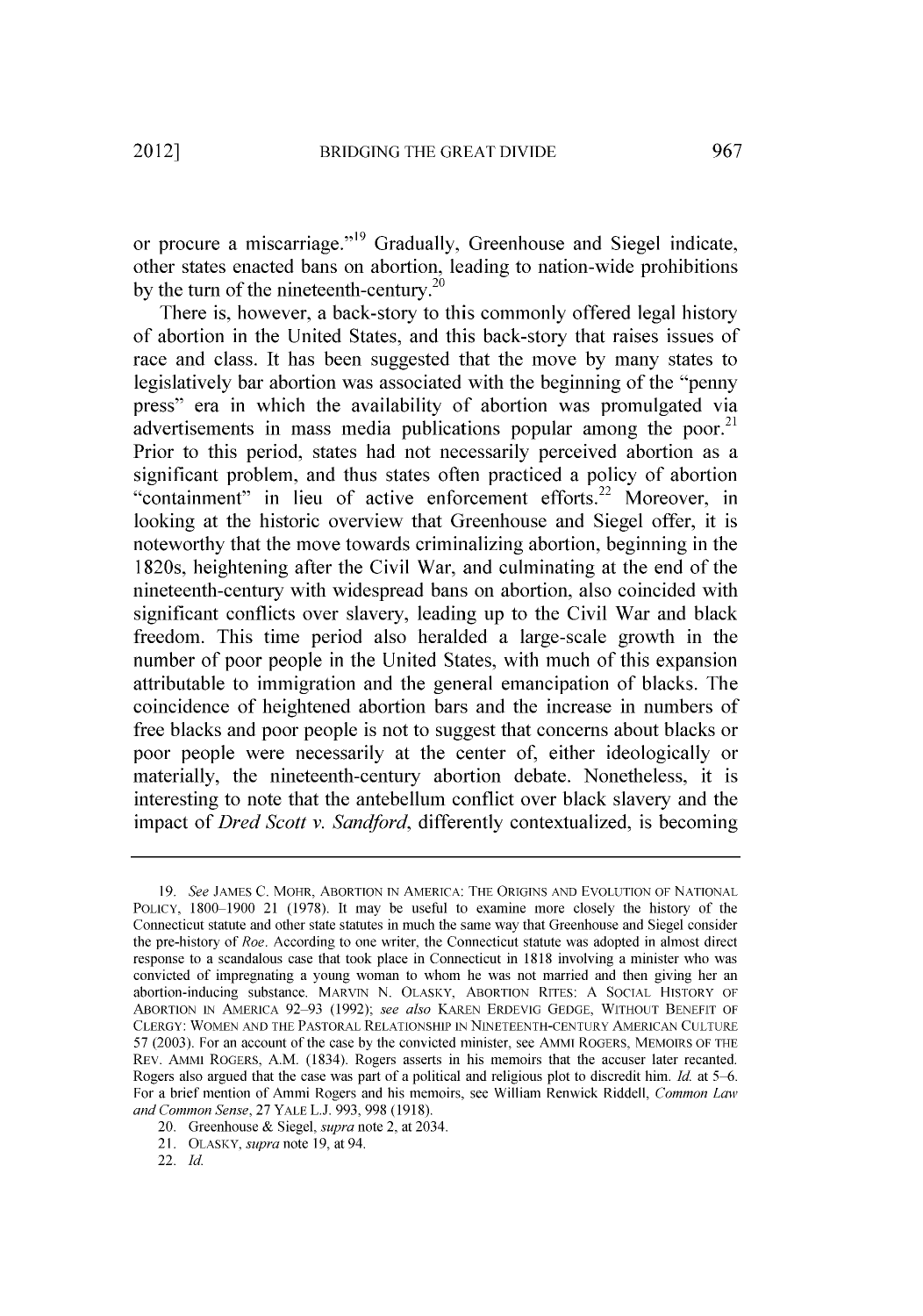a metaphor of choice for some contemporary anti-abortion activists.<sup>23</sup> However, the occurrence of large-scale racial and class upheaval and associated concerns about the "moral decay" of society, contemporaneous with a sharp rise in anti-abortion sentiment, bears some investigation.

Race and class are infused throughout other discursive frames that the authors identify as well. For instance, the authors assert that the professional medical establishment, embodied **by** the American Medical Association, was in significant part responsible for the criminalization of abortion.<sup>24</sup> Preventing abortion was framed as a public health concern during the move to **professionalize** medicine, as formally trained physicians sought to establish standards for membership in and conduct of the medical profession.<sup>25</sup> Here race and class are more clearly implicated, because in much of the early history of the United States women's reproductive health care was a domestic art performed **by** midwives, and among the masses such care was frequently performed **by** poor, often immigrant women, slaves, and later free black women. These women practiced "healing arts" and folk cures.<sup>26</sup> Black "grannies" or midwives came under particular scrutiny by professional physicians.<sup>27</sup> Black midwives were often suspected of either performing abortions or imparting to pregnant women information on how to perform them.<sup>28</sup> Throughout the Americas, black women were sometimes accused of providing "specifics," "herbs," or "powders" to women seeking to end a pregnancy.<sup>29</sup> Poor immigrant women were among the largest group of

24. Greenhouse **&** *Siegel, supra* note 2, at **2035.**

**<sup>23.</sup>** Dred Scott v. Sandford, **60 U.S. 393 (1857)** (an infamous and ultimately discredited case supporting black slavery and articulating the non-citizenship of blacks whether slave or free) and *Roe* are increasingly used **by** some contemporary anti-abortion politicians as part of a strategy to delegitimize *Roe* **by** offering a new tool with which to attack its moral underpinnings. Thus implemented, the two cases are sometimes shaped so as to appear "as a single line of villainy to be overcome **by** Americans." **CELESTE MICHELLE CONDIT, DECODING** ABORTION RHETORIC: **COMMUNICATING SOCIAL CHANGE 50** (1994). These politicians seek to establish a history in which *Dred Scott and Roe* are "thematically linked and historically plotted." *Id.*

*<sup>25.</sup> Id.*

**<sup>26.</sup>** KRISTIN LUKER, ABORTION **AND** THE **POLITICS** OF MOTHERHOOD **16 (1985).**

*<sup>27.</sup> See, e.g.,* Stacey **A.** Tovino, *American Midif/ery Litigation and State Legislative Preferences For Physician-Controlled* Childbirth, *II* CARDOZO WOMEN'S **L.J. 61, 75** (2004).

**<sup>28.</sup>** GERTRUDE **JACINTA** FRASER, AFRICAN **AMERICAN** MIDWIFERY IN THE **SOUTH: DIALOGUES** OF BIRTH, RACE, **AND** MEMORY **90 (1998).**

**<sup>29.</sup> DAVID** BARRY GASPAR, MORE **THAN CHATTEL:** BLACK WOMEN **AND** SLAVERY IN THE AMERICAS **205 (1996).**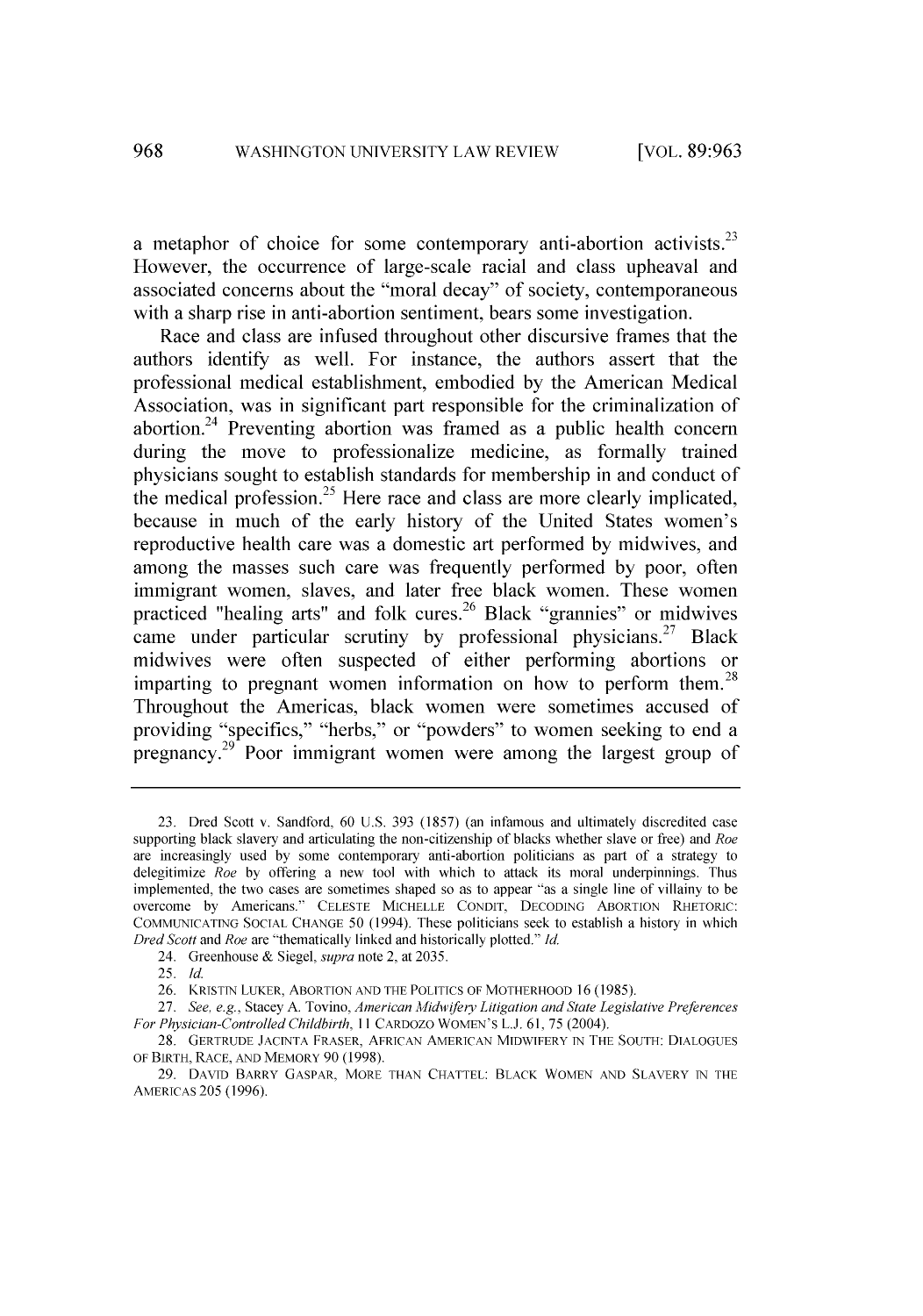abortion providers in some places.30 Immigrant women were most likely to patronize immigrant midwives when seeking abortions.<sup>31</sup>

Greenhouse and Siegel further point out in Part **I** of their Article that twentieth-century advocates for liberalizing access to abortion also cited health concerns, and that **by** the 1960s, Americans were debating abortion as a problem concerning "poverty, population control, sexual freedom, and women's equal citizenship.<sup>32</sup> The authors term these "new ways" of talking about abortion, apparently in contrast to medical discourses that had previously dominated conversations on the issue.<sup>33</sup> I would suggest that such ways of talking about abortion in the 1960s were not new at all, especially the first two. Poverty and population control had been at the heart of programs created decades earlier **by** women's rights activists and reformers such as Margaret Sanger. Sanger was a pivotal figure who sought to increase women's control over reproduction both as a means of enhancing their freedom and as a method of population control.<sup>34</sup> Much of her work was controversial, not only because Sanger promoted women's access to birth control, but because of racial and class concerns raised **by** her work.<sup>35</sup> Both in Sanger's time and in more contemporary accounts of her work, some accused Sanger of advocating a program of eugenics to reduce the number of poor people, immigrants, and blacks.<sup>36</sup>

*<sup>30.</sup> See,* e.g, **LESLIE J. REAGAN, WHEN** ABORTION WAS **A** CRIME: WOMEN, MEDICINE, **AND** LAW **IN** THE **UNITED STATES 1867-1973,** at **71-73 (1998).** Investigators of midwives in Chicago, New York, Boston and Baltimore suspected that five percent to over **fifty** percent of midwives performed illegal abortions. *Id.* at **71.**

*<sup>31.</sup> Id. at 73*

**<sup>32.</sup>** Greenhouse **&** *Siegel, supra* note 2, at 2034-35.

*<sup>33.</sup> Id.*

*<sup>34.</sup> See* Loretta **J.** Ross, *African-American Women and Abortion, in* ABORTION WARS: **A** HALF **CENTURY** OF **STRUGGLE, 1950-2000,** at **161-62** (Rickie Solinger ed., **1998).**

*<sup>35.</sup>* Sanger was not directly associated with abortion advocacy and is said to have publicly opposed it, though her private views were less clear. *See* **TIANA** NORGREN **& CHRISTIANA A. E.** NORGREN, ABORTION BEFORE BIRTH CONTROL: THE **POLITICS** OF REPRODUCTION **IN** POSTWAR **JAPAN** 54 **(2001).** It is worth noting here that birth control and abortion were often considered parts of the same conversation. Sanger herself acknowledged the relation between abortion and contraception in suggesting that abortion, while undesireable in most circumstances, was an extreme form of birth control, and should not be considered a "crime". MARGARET **SANGER,** WOMEN **AND** THE NEW RACE **63 (1923).** Abortion, Sanger wrote, presented serious risks to women's health, especially to the health of poorer women without access to skilled medical care or time for recovery after an abortion. *Id.* at **65.** These risks could be avoided if women had access to contraception. *Id.* at **66-67.**

**<sup>36.</sup>** Ross, *supra* note 34, at **171.** According to Ross, Sanger came under the influence of nativist whites who were at the center of the eugenics movement. As a result, Sanger changed her approach from one that promoted the interests of all women to one that framed birth control as the privilege of well-to-do women but the moral obligation of black and immigrant women. *Id.* While Sanger's references to the "new race" in her work has sometimes been understood as evidence of her support for the eugenics movement, others have argued that Sanger was referring to the improvement of the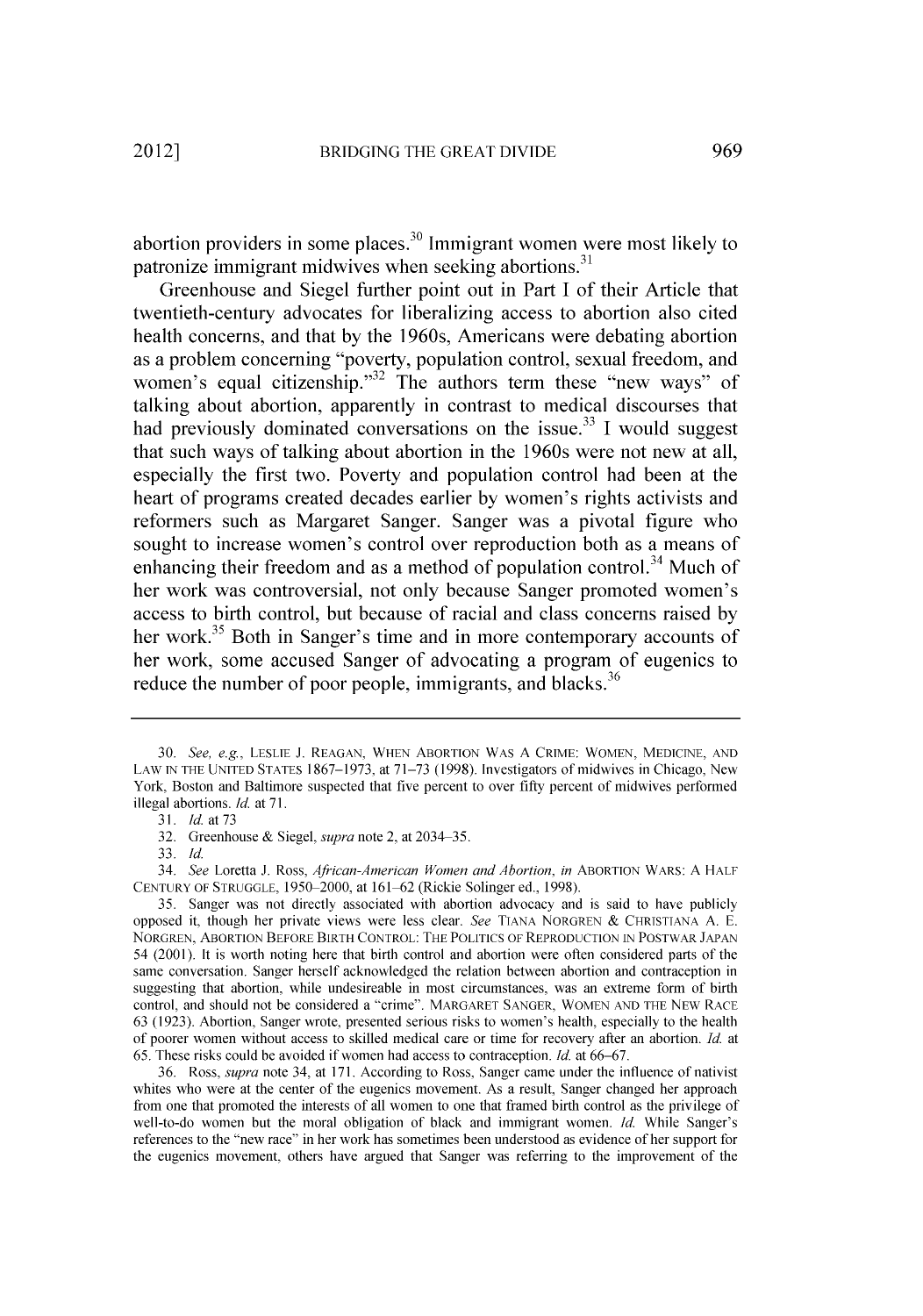## III. THE ROLE OF THE **CATHOLIC** CHURCH **AND** REPUBLICAN PARTY **POLITICS**

In Part II of their Article, the authors detail how, in order to woo Catholic voters who were opposed to abortion, Republicans began to oppose abortion despite the fact that they had been among the earliest adherents of decriminalizing abortion. In doing so, the authors enter into and help to enlarge an already established scholarly conversation on this point. They note that the overarching goal of the Catholic Church was to reverse the trend of liberalizing abortion laws. While part of the Catholic strategy for opposing abortion was to frame opposition in more secular terms, ultimately, anti-abortion activism remained closely tied to and even became a central part of Catholic identity. Seizing on the Catholic opposition to abortion, the Republican Party began to adopt anti-abortion positions in order to attract Catholic voters. Greenhouse and Siegel cite the work of Kevin Phillips, a Republican strategist who predicted the fall of New Deal politics and who helped to widen the Republican coalition to include Catholics who opposed abortion and Southerners who opposed civil rights. 7 This latter point, **I** think, deserves additional discussion, as here again the politics of race and class and the politics of abortion converge and merge.

Kevin Phillips's work on the Republican "Southern strategy" is well known.<sup>38</sup> Much of this strategy focused on drawing mostly poor and working class white Southerners who resented black civil rights gains.<sup>39</sup> The Southern strategy and its race-based focus were not limited to the South, however.<sup>40</sup> Much like Southerners, working-class Catholics in the

human species in general and not to a plan of racial debasement or extirpation. MARGARET **SANGER,** WOMEN **AND** THE NEw RACE vii **(1923).**

**<sup>37.</sup>** Greenhouse **&** *Siegel, supra* note 2, at **2052.**

**<sup>38.</sup> KEVIN** P. PHILLIPS, THE EMERGING **REPUBLICAN** MAJORITY **(1969).** Here Phillips offers a historical overview of United States electorcal history and urgers Republicans to forego Northern voters in favor of Southerners. *See* George Packer, *The New* Liberalism, *51* ARIZ. L. REV. 543, 546-47 **(2009).** Packer describes the "Southern strategy" as a means of dividing white Democrats in the South from the rest of the party. *Id.* at *546.* This included strategies such as nominating white Southerners for the United States Supreme Court, thereby polarizing Democrats. *Id. See also* Michael Tonry, *The Social, Psychological, and Political Causes of Racial Disparities in the American Criminal Justice System,* **39** CRIME **AND JUST. 273, 278-79** (2010). Tonry wrote "[t]he Republican Southern Strategy was premised on an extraordinary non sequitur-that black/white differences in the South in the 1960s were indistinguishable from ethnic differences at other times and places in American history." *Id.* at **278.** Relying upon these differences, asserted Tonry, Kevin Phillips concluded that "manipulation of racial passions would enable Republicans to achieve political dominance in the South and strengthen their appeal to working-class whites elsewhere." *Id.* at **279.**

**<sup>39.</sup>** PHILLIPS, *supra* note **38,** at **23 26.**

<sup>40.</sup> Packer suggests that calling such methods the Southern strategy was too narrow, as these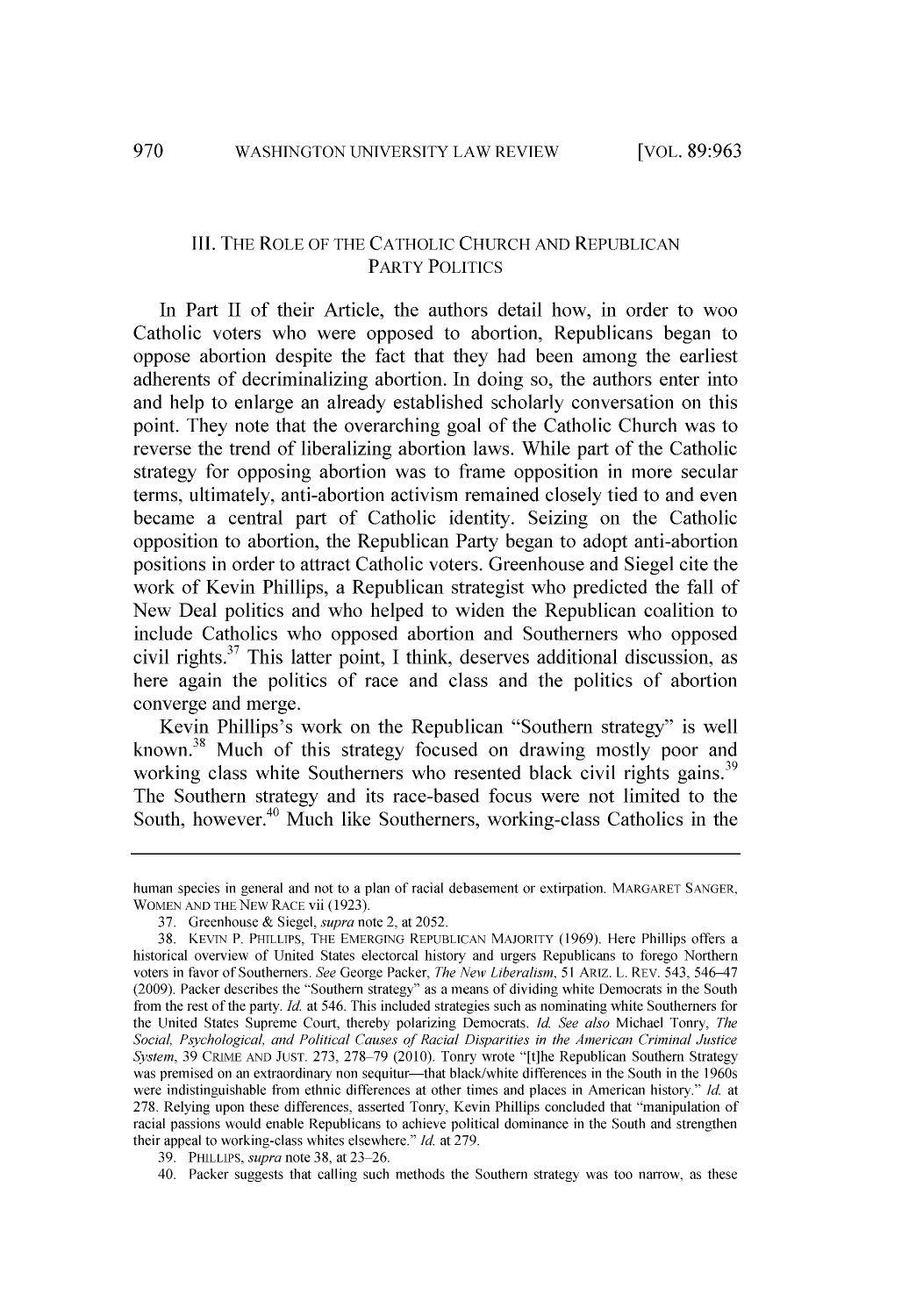North also resented what they perceived as black intrusion into their neighborhoods, their schools, and their workplaces.<sup>41</sup> The Catholic position on abortion was an issue that, while abundantly fueling the social and political storm of the 1960s and 70s, must be read with the larger concerns of race and class among Catholics in the South and in the urban North. $42$ 

## IV. **CONCLUSION**

In Part **III** of their Article, Greenhouse and Siegel illustrate the points that they make earlier in their Article about the neglect of *pre-Roe,* nonjuristic explanations of the abortion conflict. They detail the varying accounts frequently offered as to why the Court's decision in *Roe* had such powerful effects on the nation's politics: *Roe's* nationalization of the abortion conflict, *Roe's* divergence from popular opinion, and *Roe's* prevention of compromise.<sup>43</sup> At the foundation of all these accounts, the authors assert, is the notion that bad judicial decision-making caused bad politics.<sup>44</sup> The authors cite a number of legal, scholarly, and media accounts that seem to adopt this premise. They go on to suggest that the Court-centric narrative concerning judicial decision-making is not sufficiently fact-based and thus does not adequately explain the politics of abortion. The authors opine that the history of the abortion conflict before *Roe* points up the need for a "deep history" assessment of abortion post-*Roe.*<sup>45</sup> This assessment would ostensibly entail a reading of the abortion

techiques were used "countrywide" and involved "Catholics in the North and ethnics in the city" as well. George Packer, *The New Liberalism, 51* ARIZ. L. REV. 543, 547 **(2009).**

<sup>41.</sup> HARRY **S.** ASHMORE, CIVIL RIGHTS **AND** WRONGS: **A** MEMOIR OF RACE **AND POLITICS,** 1944-1996, at 245 **(1997).**

*<sup>42.</sup> See, e.g.,* **JOHN** T. McGREEVY, PARISH **BOUNDARIES:** THE CATHOLIC **ENCOUNTER** WITH RACE **IN** THE **TWENTIETH-CENTURY URBAN** NORTH 194-95 **(1998).**

<sup>43.</sup> Greenhouse **&** *Siegel, supra* note 2, at **2073-74.**

<sup>44.</sup> *Id.* at 2074.

*<sup>45.</sup> Id.* at **2076.** "Deep history" generally refers to a domain of inquiry that extends into human prehistory, thousands or even millions of years into the past. Deep history is in contrast to standard scholarly methodological approaches to history that address human history from relatively recent times beginning in the 1700s. Andrew Shyrock **&** Daniel Lord Small, *Introduction, in* **DEEP** HISTORY: THE ARCHITECTURE OF **PAST AND PRESENT,** at **11-12** (Andrew Shyrock and Daniel Lord Small eds., **2011).** The term deep history has, however, been adopted across disciplines **by** scholars in various fields who "fret about chronological constraints and issue calls for 'evolutionary politcs,' 'evolutionary economics,' or evolutionary studies of the law." *Id.* at 12. *See, e.g.,* James **Q.** Whitman, *Western Legal Imperialism: Thinking about the Deep Historical Roots,* **10** THEORETICAL **INQUIRIES** IN LAW **305, 309** 20 **(2009)** (arguing that the rise **of** Western law and **its** institutional tendency **to** spread **is** not a contemporary phenomenon but instead began in antiquity). In calling for a deep history Greenhouse and Siegel employ the phrase only in its most general sense of seeking answers beyond the immediate reach of the legal history of abortion.